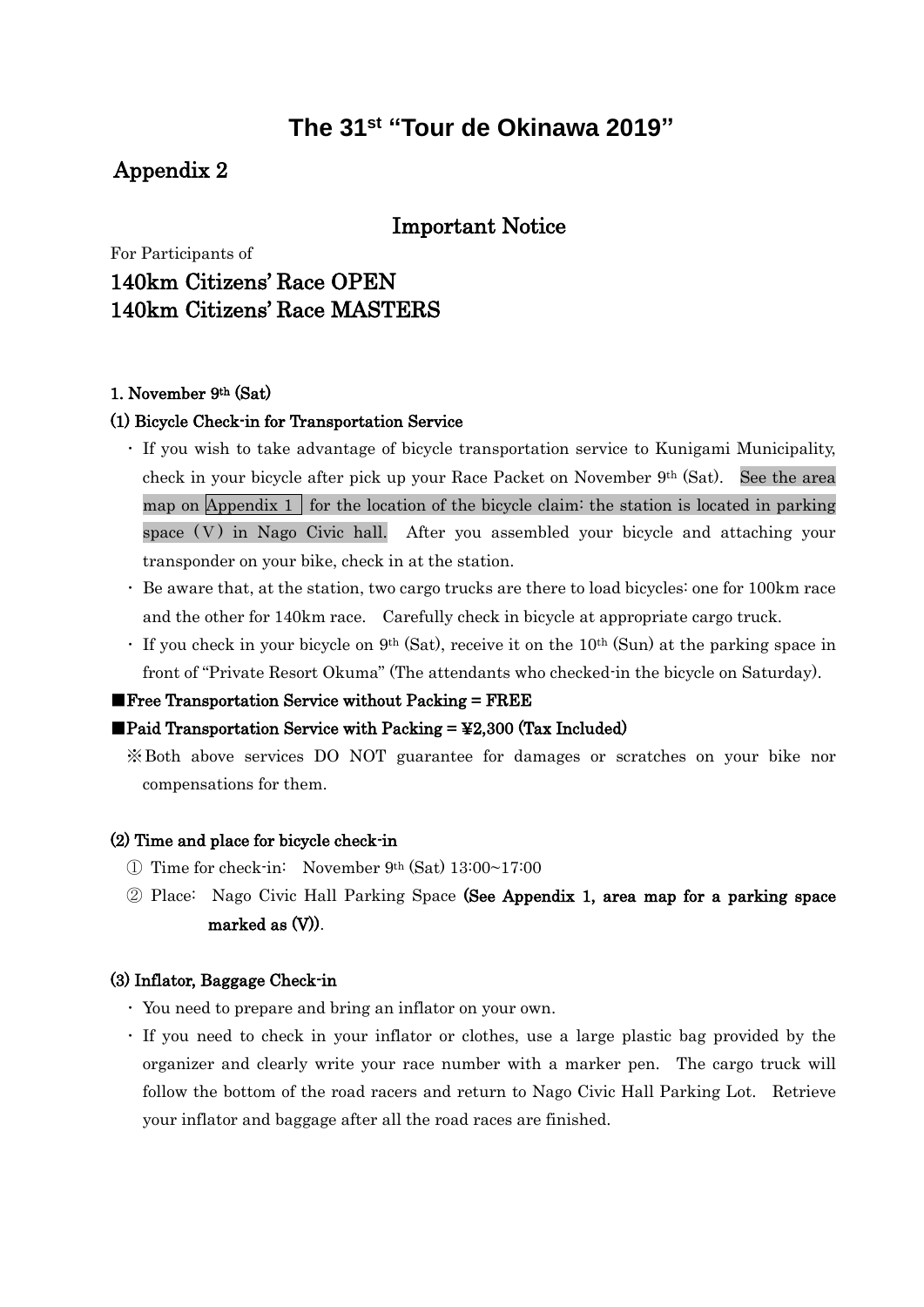### (4) Shuttle Bus Service and Time Table (The service is available only on Saturday, Nov. 9th.)

- ・ Those who use the shuttle bus, please make a reservation from the official web site. <http://www.tour-de-okinawa.jp/OTHERVENUE/othervenue.html>
- ・ If the person who already has filled the application form via "www.sportsentry.ne.jp", it is unnecessary to fill it out again.
- $\cdot$  The 1<sup>st</sup> run is available only between the accommodations listed in the table.

### <Bus For Private Resort Okuma Area>

|           | In front of Nago<br>Civic Hall | Private Resort Okuma<br>Entrance | Kunigami Village<br>Office | Bus Stop:<br><b>Welfare Center</b> |
|-----------|--------------------------------|----------------------------------|----------------------------|------------------------------------|
| $1st$ Run | 16:30 Departure                | $17:20$ Arrival                  | $17:40$ Arrival            | $17:50$ Arrival (Last)             |
| $2nd$ Run | 17:30 Departure                | 18:20 Arrival                    | 18:40 Arrival              | 18:50 Arrival (Last)               |

※ About 50 min. by shuttle bus from Nago city to Kunigami.

- ※ Participants staying at Hotel Kunigami, Hotel Miyashiro, and Izumiya must get on or off the shuttle bus at Kunigami Municipality Office.
- ※ Participants staying at Yanbarukuina get off at Kunigami Welfare Center.

## ※ NOTICE: Those who return to the accommodation at Kunigami area, please go back by on your own after the competition is finished on Sunday, November 10. The shuttle bus is not available from Nago where the main event venue is.

## 2. November 10th (Sun) Schedule

## ▼Assembly: Participants staying in the Private Resort Okuma

## 【5:30-6:15】

- ・Attendants who checked-in own bicycles on to the cargo truck on Saturday, 9th should check-in your own baggage at the parking lot. Then pick up their bicycles from the truck, and move to the starting location"Road Station Yuiyui Kunigami" by your own bicycle.
- ・Attendants who have not checked in own bicycles should check-in the baggage at the parking lot and move to the starting location "Road Station Yuiyui Kunigami" by your own bicycle.

## 【Approx. 8:00】Arrive at START POINT

Participants arrive at Starting Point "Kunigami Depot"

- ・ Tear off "Entry Card" and put it into "Entry Card Box" by 30 minutes before the start. Be aware: Failing to submit your " Entry Card " may result in disqualification from the race.
- ・ The baggage you checked in will be transferred to Baggage Claim at Nago Civic Hall. See the area map in appendix 1 for the baggage claim station located within Parking Space (Ⅴ).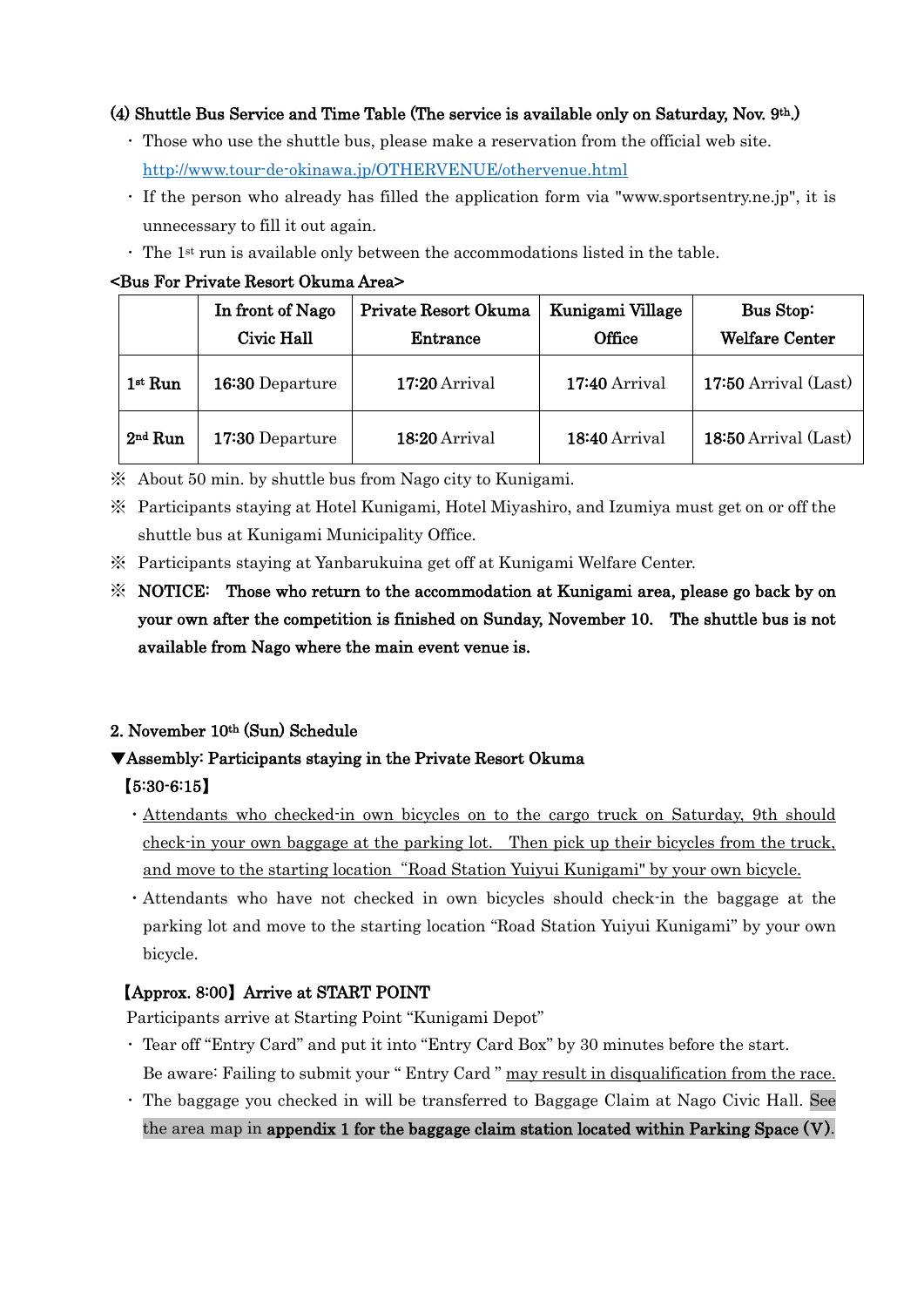■ If you stay at the one of the hotels listed below, there will be a designated shuttle bus from each hotels to take you to the departure area (Private Resort Okuma) for early morning. Check the departure time at the hotel where you stay.

### ▼If you are staying at "Hotel Kunigami", "Izumiya" or "Yanbal Hostel".

【6:00-6:10】Bring your baggage to Kunigami Municipality Office and on board to the bus.

【6:30】Upon arrival at Private Resort Okuma, load your baggage onto a designated cargo truck and on board yourself to another shuttle bus which transfer you to the START POINT where "Road Station Yuiyui Kunigami".

## ▼ If you are staying at " Yanbaru Kuina Inn": 【6:10-6:20】

- Attendants who **checked-in** own bicycles on Saturday,  $9<sup>th</sup>$ , Gather up in front of the inn with your baggage then on board to shuttle bus for Private Resort Okuma.
- Attendants who **did not checked-in** own bicycles on Saturday,  $9<sup>th</sup>$ , check your baggage to the shuttle bus and move to the START POINT "Road Station Yuiyui Kunigami" by your own bicycle.

## 【6:30】

Upon arrival at Private Resort Okuma, load your baggage onto a designated vehicle and unload your own bicycle from the cargo truck then move to the START POINT "Road Station Yuiyui Kunigami" by your own bicycle.

- ※ Notice that there will be no transportation service from Nago to any hotels in Kunigami after races are over on Sunday, November 10. You must go back by your own.
- ※ There is no transportation from Ada Garden Hotel to "Road Station Yuiyui Kunigami" which is START POINT for 140km.
- ※ Secure a baggage claim ticket on your baggage before you check it in. (Please cooperate for minimizing congestion at the baggage claim.)

### ▼ If you are staying at hotels located in areas outside of Kunigami.

※ Those who have checked-in their bicycles on the 9th (Sat) the day before, be sure to pick up your bicycle between 5:30 am to 6:15 am at the parking lot infornt of "Private Resort Okuma". Then move to the START POINT at "Road Station Yuiyui Kunigami" on your own bicycle. Please note that parking is not allowed at the START POINT.